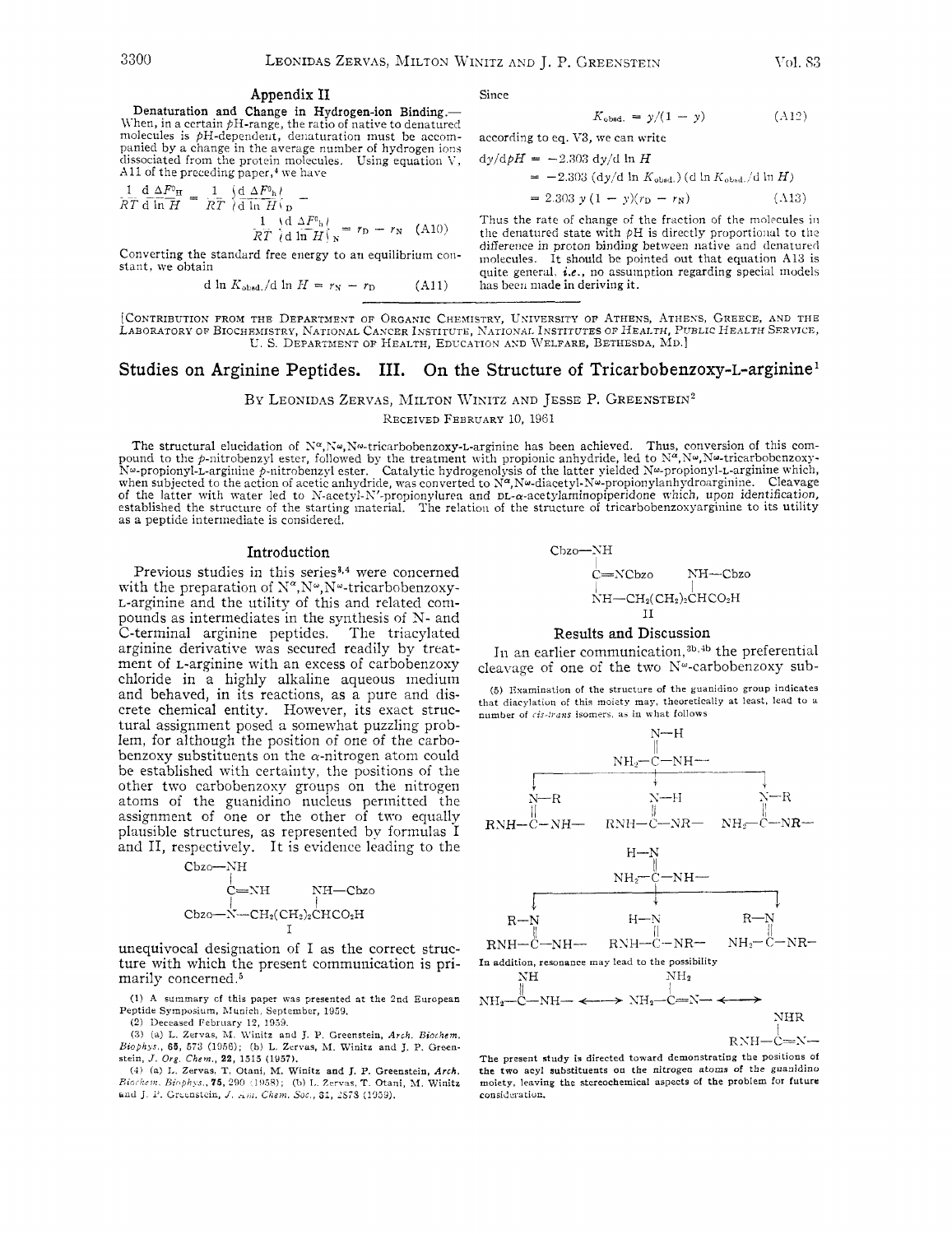stituents of  $N^{\alpha}, N^{\omega}$ . Novembre tricarbobenzoxy-L-arginine by the action of methanolic alkali was described. That the  $N^{\alpha}$ , N<sup>o</sup>-dicarbobenzoxy-L-arginine formed thereby possessed the structure depicted by formula III ( $\mathbb{R}^1 = \mathbb{R}^2 = C_6H_6CH_2OCO$ ) was indicated both by the facile intramolecular cyclization of this material to  $N^{\alpha}$ ,  $N^{\omega}$ -dicarbobenzoxyanhydro-<br>t-arginine (IV,  $R^1 = R^2 = C_t H_t CH_2 OCO$ -) after treatment with such condensing agents as phos-



phorus pentachloride or dicyclohexylcarbodiimide<sup>6</sup> and by the subsequent degradation of IV to Nacetyl-N'-carbobenzoxyurea (VI,  $R^2 = C_6H_5CH_2$ -OCO-,  $R^3$  = CH<sub>3</sub>CO-) and N<sup>a</sup>-carbobenzoxyaminopiperidone (VII,  $\dot{R}^1 = C_6H_5CH_2OCO$ ) by treatment with acetic anhydride, followed by the action of water on the intermediate  $(V, R<sup>1</sup>)$  $R^2 = C_6H_6CH_2OCO^2$ ,  $R^3 = CH_3CO^-$ ) so derived. Although the structure of  $N^{\alpha}$ ,  $N^{\omega}$ -dicarbobenzoxy-L-arginine of itself afforded no clue as to whether the structure of  $N^{\alpha}$ ,  $N^{\omega}$ , tricarbobenzoxy-arginine was most appropriately represented by formula I or formula 11, (a) its facile conversion to the parent tricarbobenzoxy derivative upon interaction with carbobenzoxy chloride in aqueous alkali,  $a,b$  when compared with the generally more drastic treatment required for acylation of the  $\sum$ =NH group, (b) its ready conversion to the corresponding anhydro intermediate  $(IV, R<sup>1</sup>)$  $R^2 = C_6H_6CH_2OCO$ ) in the presence of suitable

condensing agents, (c) and the fact that all attempts to *isolate* the analogous tricarbobenzoxyanhydroarginine have hitherto proven unsuccessful,<sup>4b</sup> provided presumptive but certainly not conclusive evidence in favor of formulation I. \* In this connection, it is worthy of note that the action of acetic acid-acetic anhydride on nitro-L-arginine (111,  $R^1 = H$ ,  $R^2 = N\dot{O}_2$  led to the formation of  $N^{\alpha}$ .

(6) Previous studies<sup>4</sup> demonstrated that the dicyclohexylcarhodi-<br>imide-mediated condensation of  $N^{\alpha}$ ,  $N^{\omega}$ -dicarbobenzoxy-*x*-arginine with amino acid esters proceeded with the formation of the desired acylated dipeptide ester in addition to appreciable amounts of a<br>second product characterized as  $N^{\alpha}$ , N $^{\omega}$ -dicarbohenzoxyanhydro-targinine. More recent studies have revealed that the latter material could be obtained in high yield either by the treatment of  $N^{\alpha}$ ,  $N^{\omega}$ . dicarbobenzoxy-&arginine with phosphorus pentachloride in **an**hydrous chloroform solution, followed by neutralization of the resulting acid chloride hydrochloride of  $N^{\alpha}$ ,  $N^{\omega}$ -dicarbobenzoxy-L-arginine or by interaction of **this** same diacylamiuo acid with dicyclohexylcarbodiimide in dry **dioxane.** 

acetylanhydronitro-DL-arginine  $(IV, R^1 = CH_3$ -CO-,  $R^2 = NQ_2$ , whilst the action of boiling acetic anhydride on L-arginine resulted in triacetylanhydro-DL-arginine  $(V, R^1 = R^2 = R^3 = CH_3$ - $CO-$ ).<sup>8</sup>

In the search for a means which would permit unequivocal demonstration of the structure of tricarbobenzoxyarginine, attention was directed to the triacetylanhydroarginine of Bergmann and Köster.<sup>8</sup> Examination of the structure of this compound suggested that the preparation of a tetraacylated arginine derivative would be feasible if the  $\delta$ -nitrogen atom, which was bound in lactam linkage with the carboxyl group, could instead be implicated in amide linkage with an acyl substituent. For the purpose at hand, acylation of the "unacylated" nitrogen atom of  $N^{\alpha}$ ,  $N^{\omega}$ ,  $N^{\omega}$ -tricarbobenzoxy-L-arginine with a suitably constituted substituent would, in fact, serve as an efiective marker of this particular nitrogen atom. Toward this end, tricarbobenzoxyarginine first was converted to its p-nitrobenzyl ester derivative VI11 in order to obviate the possibility of interference by the carboxyl function in the subsequent acylation reaction. That a tetraacylated arginine derivative could indeed be prepared then was demonstrated when the action of propionic anhydride on VI11



 $(CH<sub>2</sub>)<sub>a</sub>$ NH2CHCO2H x

at 100' permitted the ultimate isolation of crystalline  $N^{\alpha}, N^{\omega}$  - tricarbobenzoxy -  $N^{\omega}$  - propionyl - Larginine  $p$ -nitrobenzyl ester  $(IX)$ . Palladiumcatalyzed hydrogenolysis of the latter compound proceeded with the simultaneous scission of the *p*nitrobenzyl group and the three carboben7oxy  $substituents.<sup>9</sup>$  The resulting N<sup>o</sup>-propionyl-L-arginine (X), wherein the unacylated nitrogen atom of the parent tricarbobenzoxyarginine compound was now effectively tagged with a propionyl group, was finally subjected to the classical Bergmann-Köster degradation.<sup>8</sup> Thus, treatment of  $X$  with an excess of boiling acetic anhydride led to a triacylated anhydroarginine (V,  $\mathbb{R}^1 = \mathbb{R}^2 = \mathrm{CH}_3\mathrm{CO}$ ,  $\mathbb{R}^3 =$  $C_2H_5CO$ -), which was subjected to cleavage *in situ* by the action of water to yield  $DL-\alpha$ -acetylaminopiperidone (VII,  $R^1 = CH_3CO$ ) and a diacylurea. Identification of the last-mentioned product as N-

*(8)* M. Bergmann and **H.** Kbster, *2. physiol. Ckcm.,* **169,** 179 (1926). **(9) M.** Bergmann and L. Zervas, *Ber., 65,* 1192 **(1932).** 

**<sup>(7)</sup>** *S* **M.** Birnbaurn and J. *P.* Greenstein, *Arch. Biochsm. Biophys.,*  **39, 108** (1952).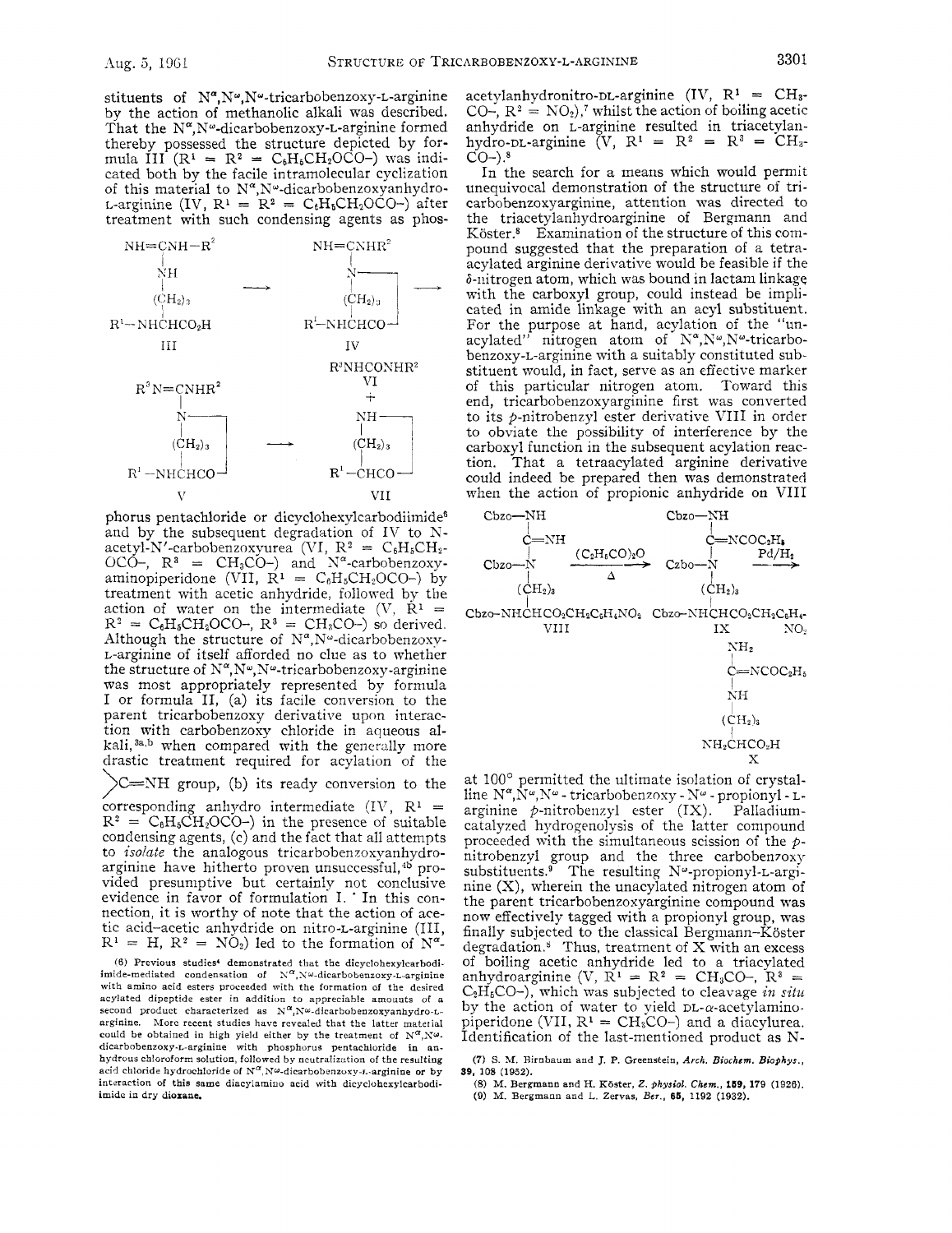Vol. 83

acetyl-N'-propionylurea (VI,  $R^2 = CH_3CO$ -,  $R^3 =$  $C_2H_5CO-$ ) both permitted the rejection of formula 11 as representing the structure of tricarbobenzoxyarginine and established, beyond doubt, the validity of the structure indicated by formula I.

In conclusion, it is worthy of note that the highly favorable characteristics exhibited by tricarbobenzoxyarginine as a precursor in the synthesis of N-terminal arginine peptides, as described previously, **3,4** are further evidenced in the present study. Thus, although it was possible to acylate this material with the formation of a tetraacylated arginine derivative, the conditions here required were much more drastic than those ordinarily encountered in synthetic peptide techniques. This observation, in addition to the fact that tricarbobenzoxyarginine cannot, by virtue of its structure, undergo intramolecular cyclization to a lactam, in contrast to this potential hazard with other starting materials,  $10$  markedly lessens the danger of formation of undesirable secondary products during peptide synthesis.

#### Experimental

Structural Elucidation of Tricarbobenzoxyarginine. **N<sup>a</sup>,Nω,Nω-Tricarbobenzoxy-L-arginine** p-Nitrobenzyl Ester<br>**(VIII).—To** a solution of 5.7 g. (0.01 mole) of tricarbobenz-<br>oxy-L-arginine<sup>3,4</sup> and 1.4 ml. (0.01 mole) of triethylamine in **25** ml. of ethyl acetate is added 1.7 g. (0.01 mole) of 9-nitrobenzyl chloride. The mixture is refluxed over a steam-bath for 20 hr., after which time it is washed twice with water and concentrated to dryness under reduced pressure. The crystalline residue so secured is treated with *a* little etlianol and the concentration to dryness repeated. After an additional repetition of this latter process, the residual material is recrystallized from boiling ethanol. The crystalline precipitate (needles) is recovered by filtration in the amount of 5.5 g. *(78yc* of theor.); m.p. 100-103". Recrystallization from ethanol raises the melting point to 102-104'; *[a]~* **j-2.4"** (10.4% in diosane).

*Anal.* Calcd. for  $C_{37}H_{37}N_6O_{10}$ : C,  $62.4$ ; H,  $5.2$ ; N, 9.8. Found: C,  $62.3$ ; H,  $5.3$ ; N, 9.7.

 $N^{\alpha},N^{\omega},N^{\omega}$ -Tricarbobenzoxy-N $^{\omega}$ -propionyl-L-arginine- $\rho$ Nitrobenzyl Ester (IX).--A solution of 2.8 g. (0.004 mole) of tricarbobenzoxy-L-arginine p-nitrobenzyl ester (VIII) in 12 ml. of propionic anhydride is heated at 100° for 30 min., the reaction mixture cooled to room temperature and 50 ml. of water added thereto. The mixture is stirred periodi-cally until the excess of anhydride is destroyed and the precipitate which separates recovered by filtration and recrystallized, while still moist, from boiling ethanol. The crystalline product (needles), obtained in the amount of 1.8  $g. (60\% \text{ of } \text{theor.})$ , melts at  $83-84^{\circ}$ . Another re-1.8 g.  $(60\%$  of theor.), melts at 83–84°. Another re-<br>crystallization from ethanol raises the melting point to 85-86'; *[a]D* +1.7'(11

*dnal.* Calcd. for C<sub>40</sub>H<sub>41</sub>N<sub>5</sub>O<sub>11</sub>: C, 62.6; H, 5.4; N, 9.1. Found: C, 62.7; H, 5.5; N, 9.1.

N $\omega$ -Propionyl-L-arginine (X).--A solution of 3 g. (0.004 mole) of the above-described N $\omega$ -propionyl derivative IX in methanol is treated with 1 ml. of acetic acid and the mixture subjected to palladium-catalyzed hydrogenolysis. Ypon completion of the hydrogennlysis, a **few** milliliters of water is added in order to dissolve the sinall amount of material which separates during the reaction. The catalyst is removed by filtration and the filtrate concentrated under reduced pressurc. *to* a volume of about 15 ml. Treatment of the concentrate, first with acetone and then with ether, leads to the precipitation of 1 g. *(83%* of theor.) of **Xu**propionyl-L-arginine monoacetate as prisms; m.p. 149-<br>151° Recrystallization is effected from ethanol: m.p. Recrystallization is effected from ethanol; m.p. 150-151°;  $\alpha|D + 1.2^{\circ} (3.5\% \text{ in water}).$ 

*Anal.* Calcd. for C<sub>11</sub>H<sub>22</sub>N<sub>4</sub>O<sub>8</sub>: C, 45.5; H, 7.6; N, 19.3. Found: C, 45.4; H, 7.8; N, 19.2.

 $N$ -Acetyl-N'-propionylurea (VI,  $R^2 = CH_3CO$ -,  $R^3 =$ C<sub>2</sub>H<sub>3</sub>CO-) and DL- $\alpha$ -Acetylaminopiperidone (VII,  $\mathbf{R}^1 = \mathbf{C}\mathbf{H}_3\mathbf{CO}$ -).---A mixture of 0.87 g. (0.003 mole) of  $N^{\omega}$ -pro-<br>pionyl-L-arginine acetate in 5 ml. of acetic anhydride is boiled for 1-1.5 min. and the solution permitted to cool to room temperature. Water is then added thereto, with occasional stirring, in order both to destroy the excess acetic anhydride and cleave the  $N^{\alpha}$ , N $^{\omega}$ -diacetyl-N $^{\omega}$ -propionylanhydroarginine (V) arising from the action of acetic anhy-<br>dride on X. The reaction mixture is concentrated to dryness under reduced pressure, the residue treated with a little water and the concentration to dryness repeated. The residual material is taken up in a small amount of water and the resulting solution permitted to concentrate to a volume of about 2 ml. by storage over sulfuric acid in a desiccator. After chilling at  $4^{\circ}$  for several hours, the crystalline precipitate of N-acetyl-N'-propionylurea is recovered by filtration and washed with a little water. (Save combined mother liquor and washings!) The yield is 0.33 g. *(72%* of theor.); m.p. 105'. Recrystallization is effected from water; m.p. 105-106°. An additioual re-<br>crystallization from water, and then one from ethanol, raises

the melting point to  $108-109^\circ$ .<br>
For comparison purposes, N-acetyl-N'-propionyl-urea<br>
was synthesized. To a suspension of 5 g. (0.05 mole) of Nacetylurea in 10 ml. of propionic anhydride was added 0.1 ml. of concd. sulfuric acid. The mixture was heated for 20 min. at 100° with occasional shaking and then stored at room temperature for 48 hr., during which time some of the desired product crystallizes from solution. After the addition of ether, the crystals are filtered off; yield 5.6 g.; in.p.<br>107–108°. Two recrystallizations from water and one from ethanol raise the melting point to  $109-110^{\circ}$ . The mixed melting point of this material with that of the product from the degradation described above is 109-110".

*Anal.* Calcd. for  $C_6H_{10}N_2O_3$ : C, 45.6; H, 6.4; N, 17.7. Found: C,45.7; H,6.5; N, 17.6.

The combined mother liquor and washings from the above process is concentrated to dryness by desiccation over sulfuric acid. A crystalline residue is procured which is dissolved in chloroform, the resulting solution is filtered to remove a small amount of insoluble material and the filtrate is treated slowly with ether. The precipitate of DL-a-acetylaminopiperidone is recovered by filtration;<br>yield 0.3 g. (63%); m.p. 186–187°. Recrystallization<br>from chloroform-ether raises the melting point to 188°.<sup>11</sup><br>II. Preparation of  $N^{\alpha}, N^{\omega}$ -Dicarbobenzoxyanhydro

arginine. Method A.—A suspension of 17.7 g. of N<sup>a</sup>,N<sup>w</sup>-<br>dicarbobenzoxy-L-arginine<sup>3,4b</sup> in 60 ml. of anhydrous chloroform is cooled to about  $-10^{\circ}$ , and 9.2 g. of phosphorus pentachloride is added thereto. The mixture is shaken at  $-10^{\circ}$  until almost all of the phosphorus pentachloride has disappeared and is then treated with several volumes of pre-cooled petroleum ether. The resulting precipitate of the chloride hydrochloride derivative of  $N^{\alpha},N^{\omega}$ -dicarbobenzosy-L-arginine is recovered by filtration, washed thrice with cold petroleum ether and then dissolved with shaking in 100 ml. of cold chloroform to which 20 ml. of anhydrous triethylamine had been added. After storagc for 30 minutes at room temperature, the chloroform solu-tion is washed thrice with water, once with *574* potassium carbonate, twice with water and finally once with water containing a few drops of acetic acid. The chloroform solution is evaporated to dryness, a few ml. of absolute ethanol added to the residue and the evaporation repeated. Following treatment of the residual material with ethanol and storage of the resulting solution for several hours in the cold, a crystalline material separates which is recovered by filtration, washed with a little ethanol, shaken in about<br>100 ml. of 5% potassium carbonate solution for 15 minutes, filtered, washed with water and dried; yield 10.5 g.; 111.p.<br>143–144°. Recrystallization is effected from ethanol; yield 7.0 g.; m.p.  $147^{\circ}$ ;  $[\alpha]^{25}D -12.4^{\circ}$  (4.0% in chloroform).

*Anal.* Calcd. for C<sub>22</sub>H<sub>24</sub>N<sub>4</sub>O<sub>6</sub>: C, 62.2; H, 5.7; N, 13.2. Found: C, 62.3; H, 5.9; N, 13.2.

**Method B.**—A solution of 0.17 g. of anly drous p-toluene-sulfonic acid in a few milliliters of anly drous dioxane is concentrated to dryness in order to remove traces of water. The residue is dissolved in 40 ml. of dry dioxane and treated

(11) A melting point of 187-188° has been reported<sup>®</sup> for this **compound.** 

<sup>(10)</sup> J **P. Greenstein and XI Winitz, "Chemistry of the Amino Acids,"** Vol. **11,** John **Wiley and** Sons, Inc , **New York,** N. *Y.,* 1961, **pp** 1068-1077.